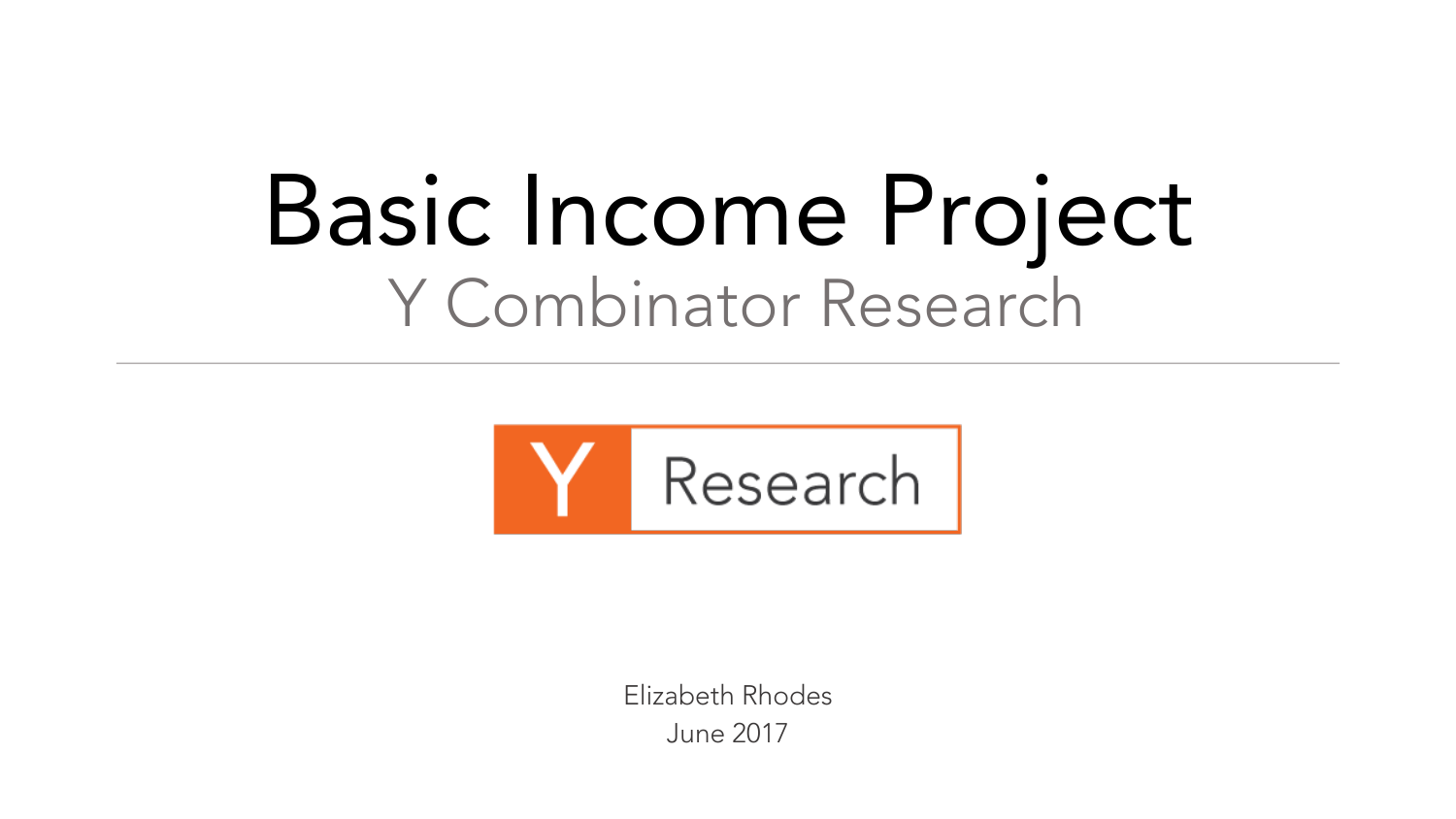### OVERVIEW

- •What is basic income?
- •Why are we conducting an experiment?
- Our approach
- Study design and research questions

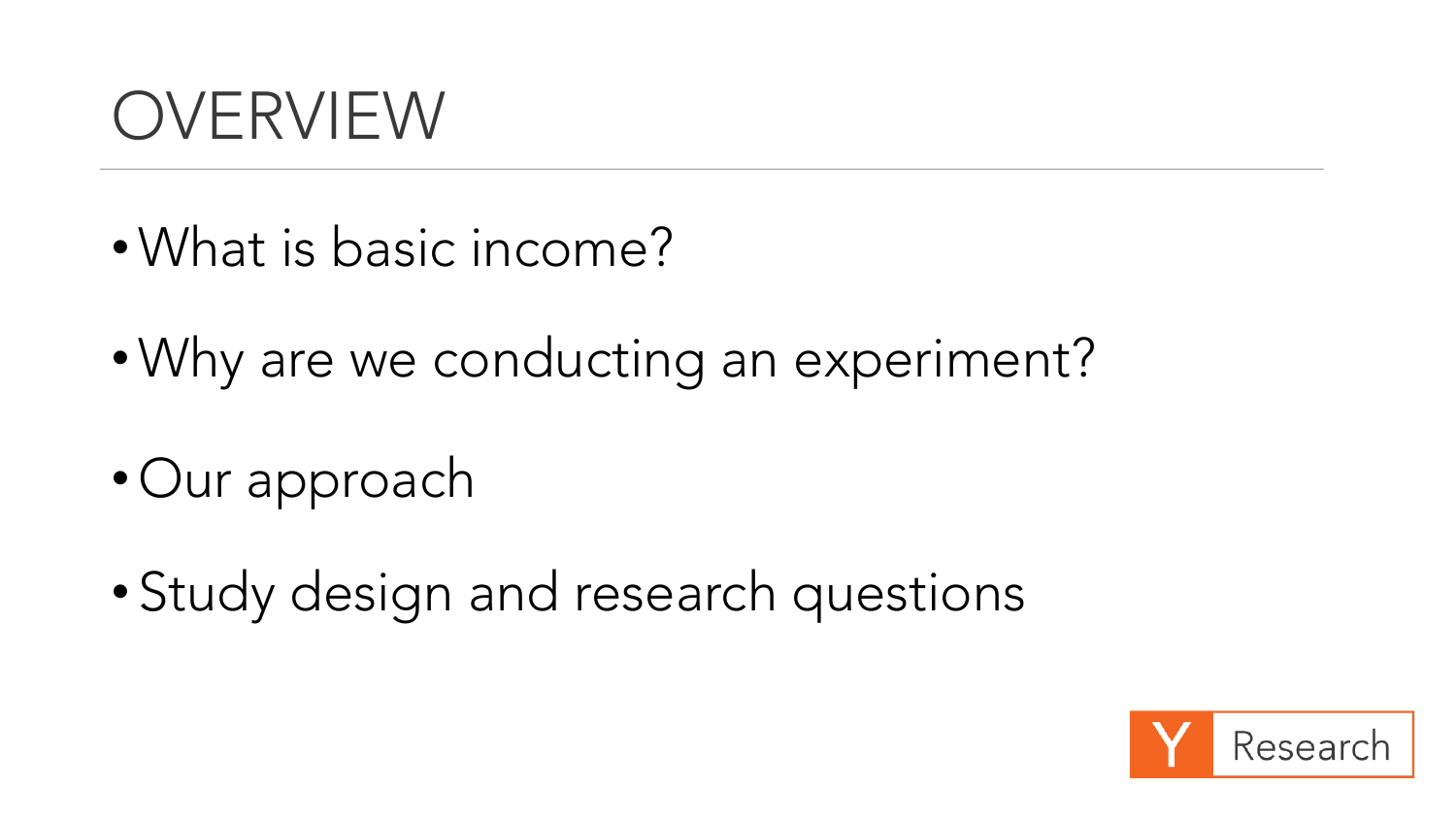# What is basic income?

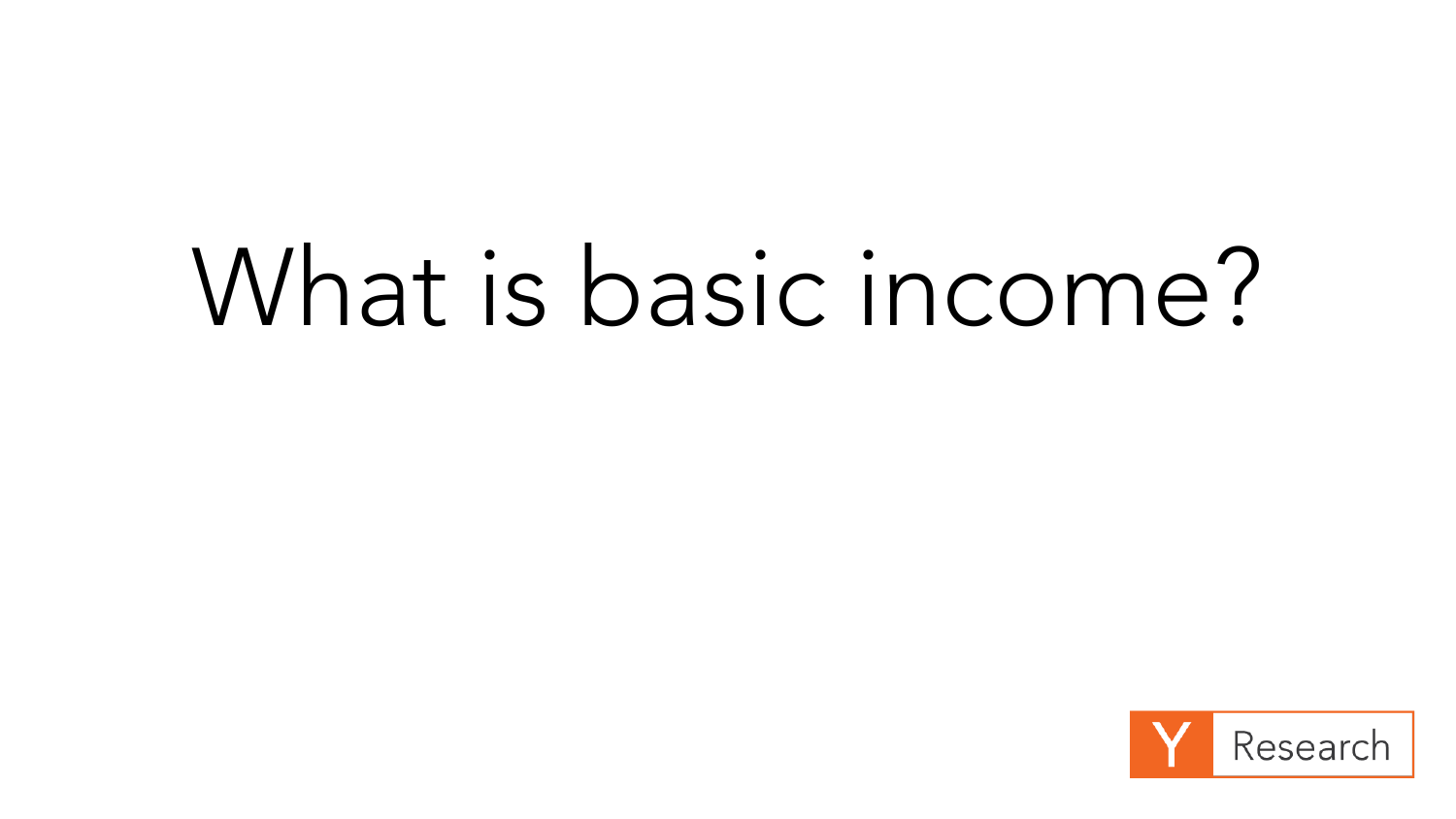### MOTIVATION

- Labor market changes
- Deep poverty on the rise
- Existing social safety net unable to meet both current and forthcoming needs
- Need for researchers and policymakers to explore alternatives

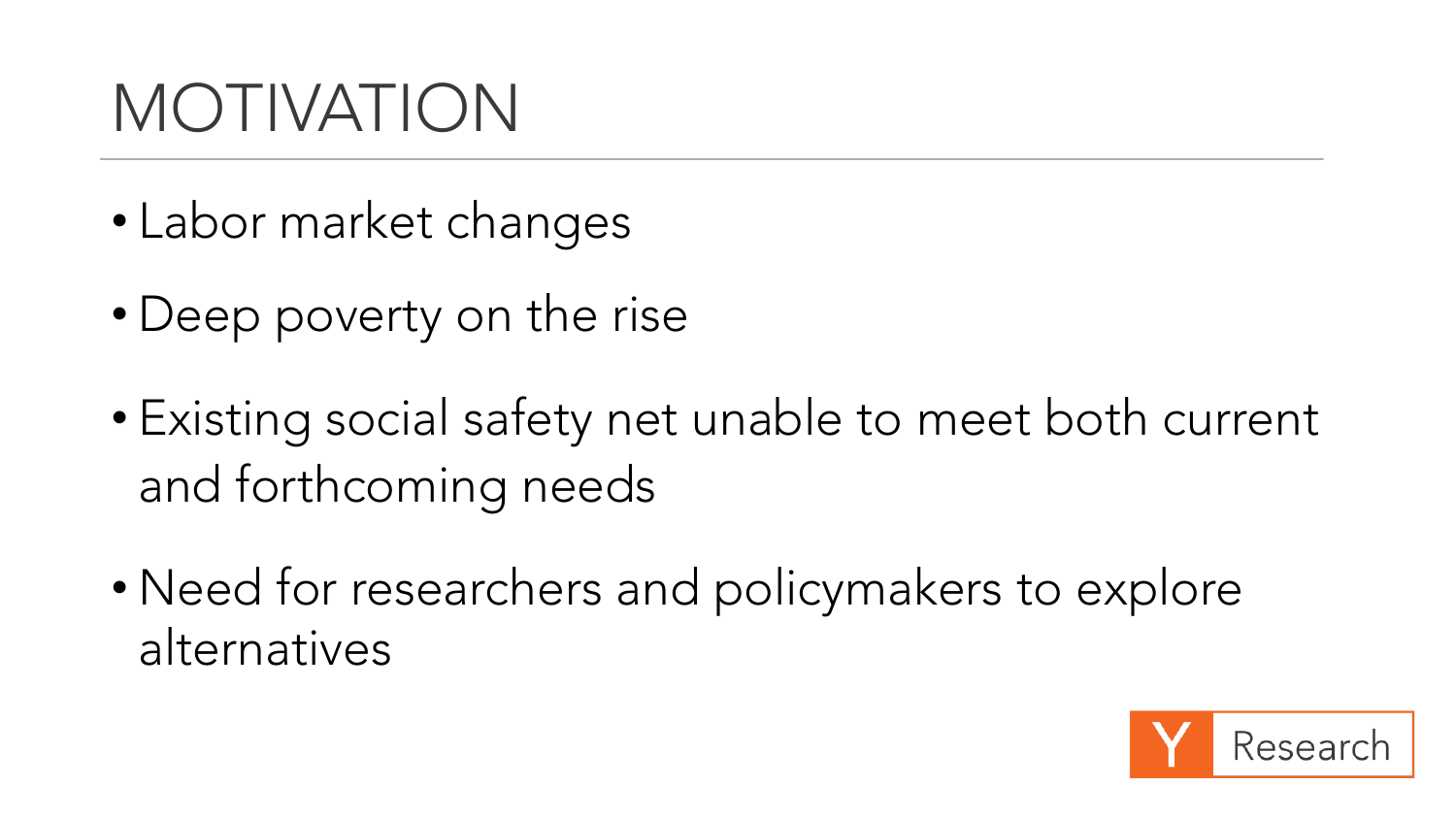### INTEREST IN BASIC INCOME



Source: Google Trends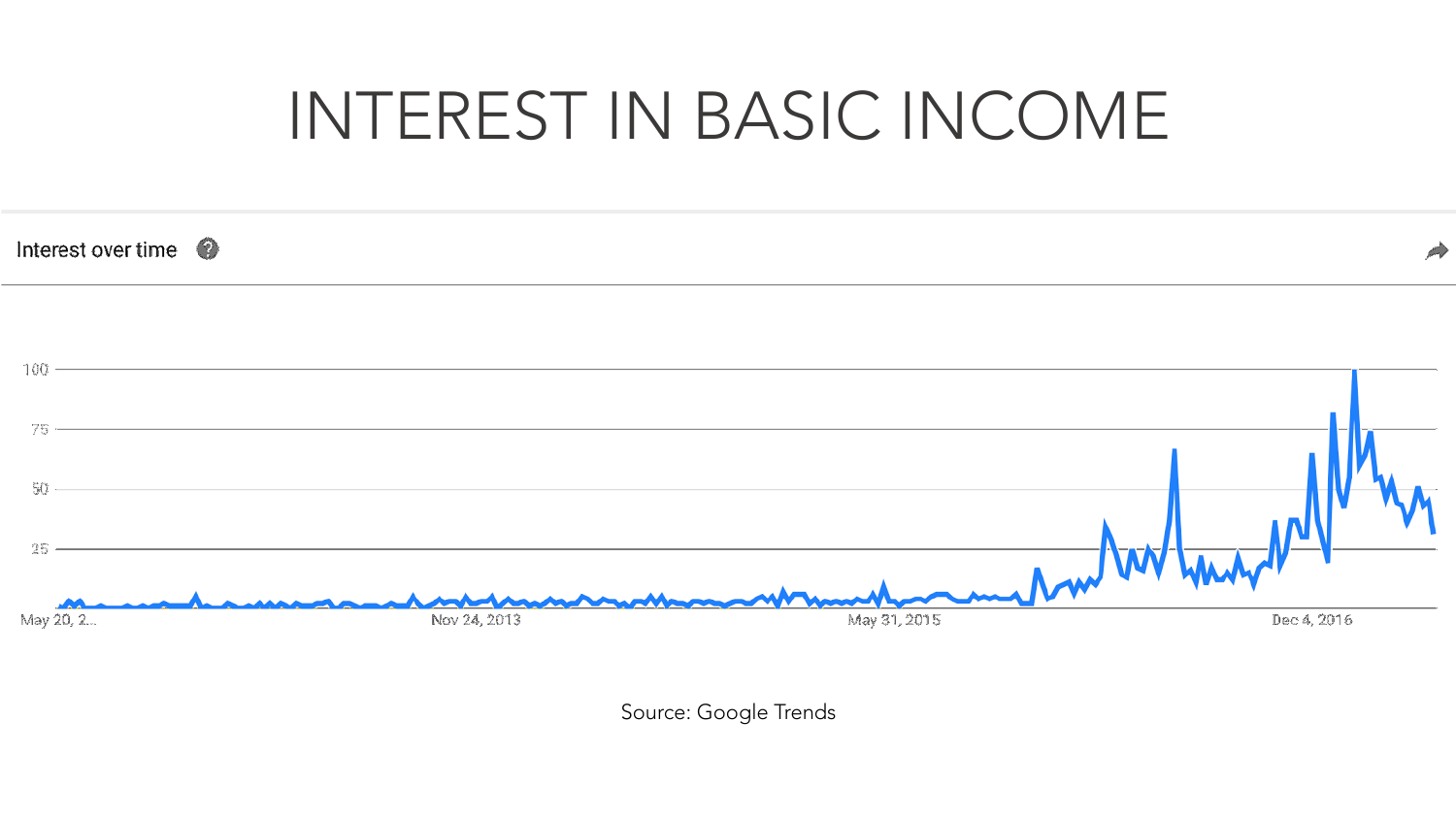### OUR APPROACH

- Geographically dispersed randomized controlled trial (RCT)
- Examine behavioral responses to an increase in income provided by unconditional cash transfers
- Outcomes of interest across multiple dimensions
- Begin with small pre-pilot in Oakland
- Launch larger, longer-term study within a year

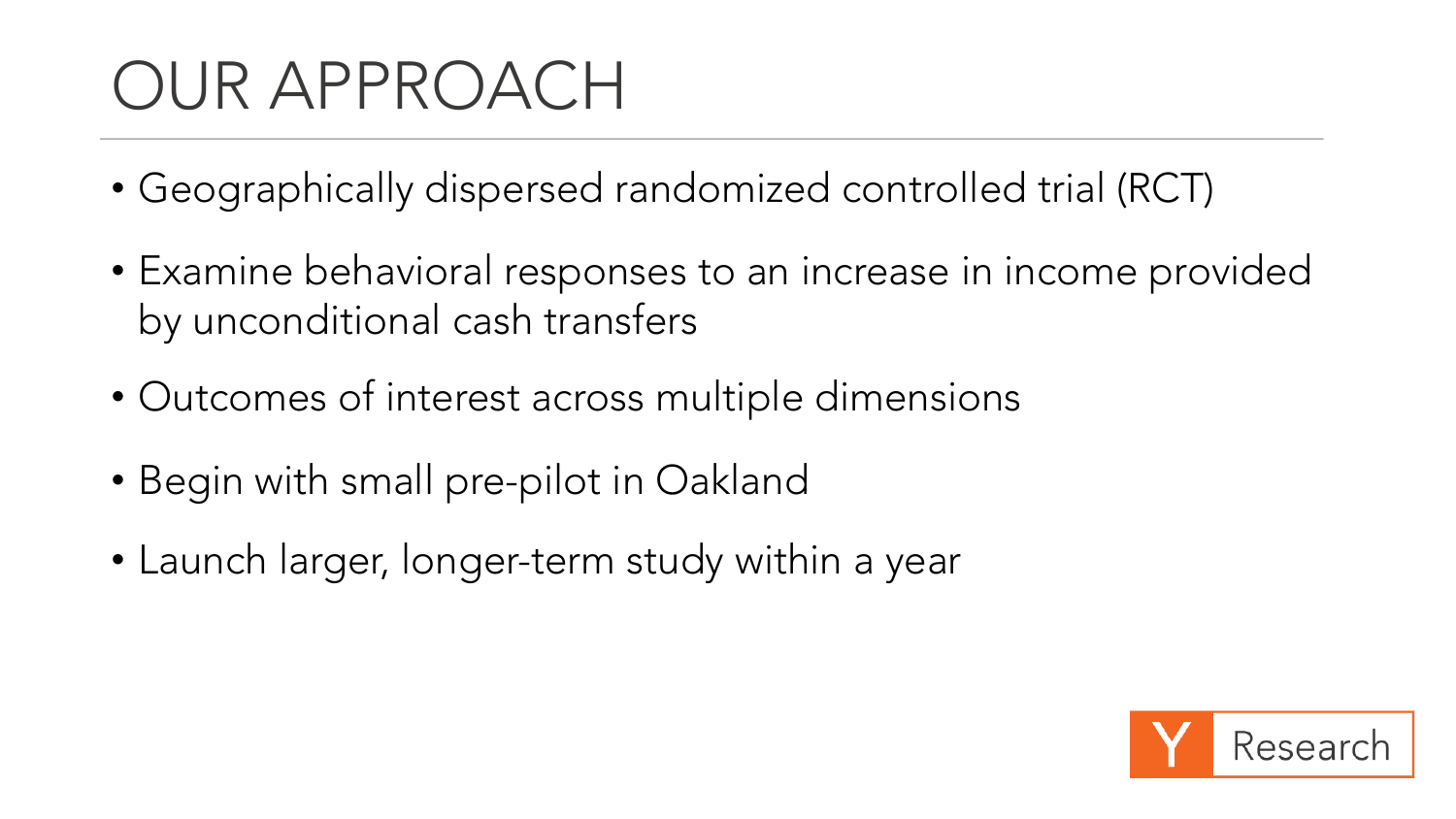### STUDY DESIGN

- Between 2,000 and 3,000 randomly selected individuals from regions in two states
	- Minimum of 1,000 will receive basic income
	- Individuals between the ages of 21 and 40
	- Sample stratified by gender, race/ethnicity, income level, whether or not participants have children, etc. to ensure representativeness
- Cash transfers of \$1,000 per month for treatment group
- Most participants will receive the income for 3 years, but a small subset will be guaranteed the income for 5 years

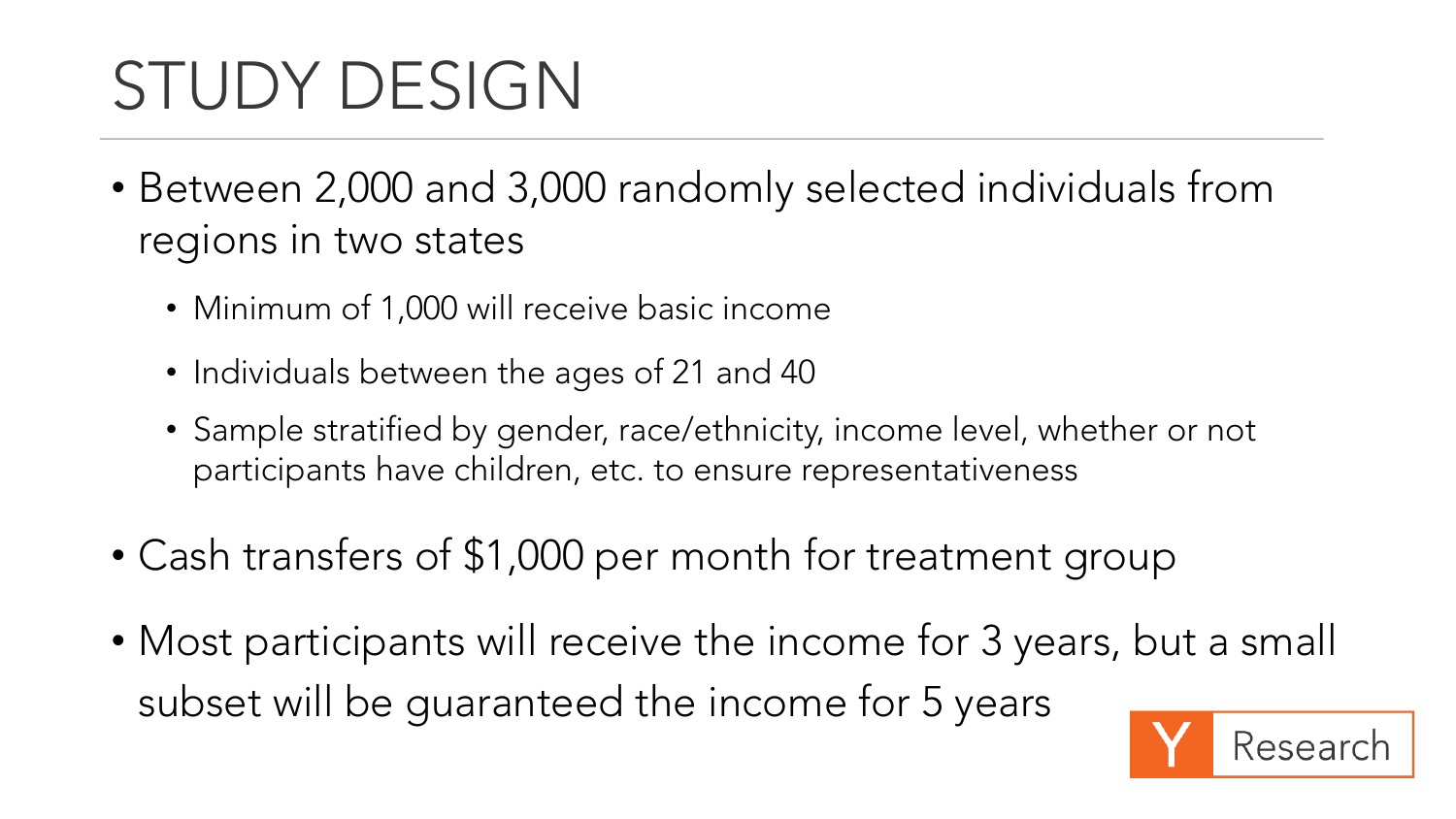#### **TIME USE OUTCOMES**

#### *Employment*

Changes in labor market participation (e.g. withdrawing from or joining the labor market) Reducing or increasing the number of hours worked Shifting labor patterns:

Shifts from a lower-quality to a higher-quality / more fulfilling job

Self-employment, secondary jobs, and/or entrepreneurial activities Increasing investment in searching for a job

*Human Capital Investment*

Education or training of individual Education or training of members of household

#### *Unpaid Productive Activity*

Child or elder care Volunteering Civic or community engagement

#### *Leisure*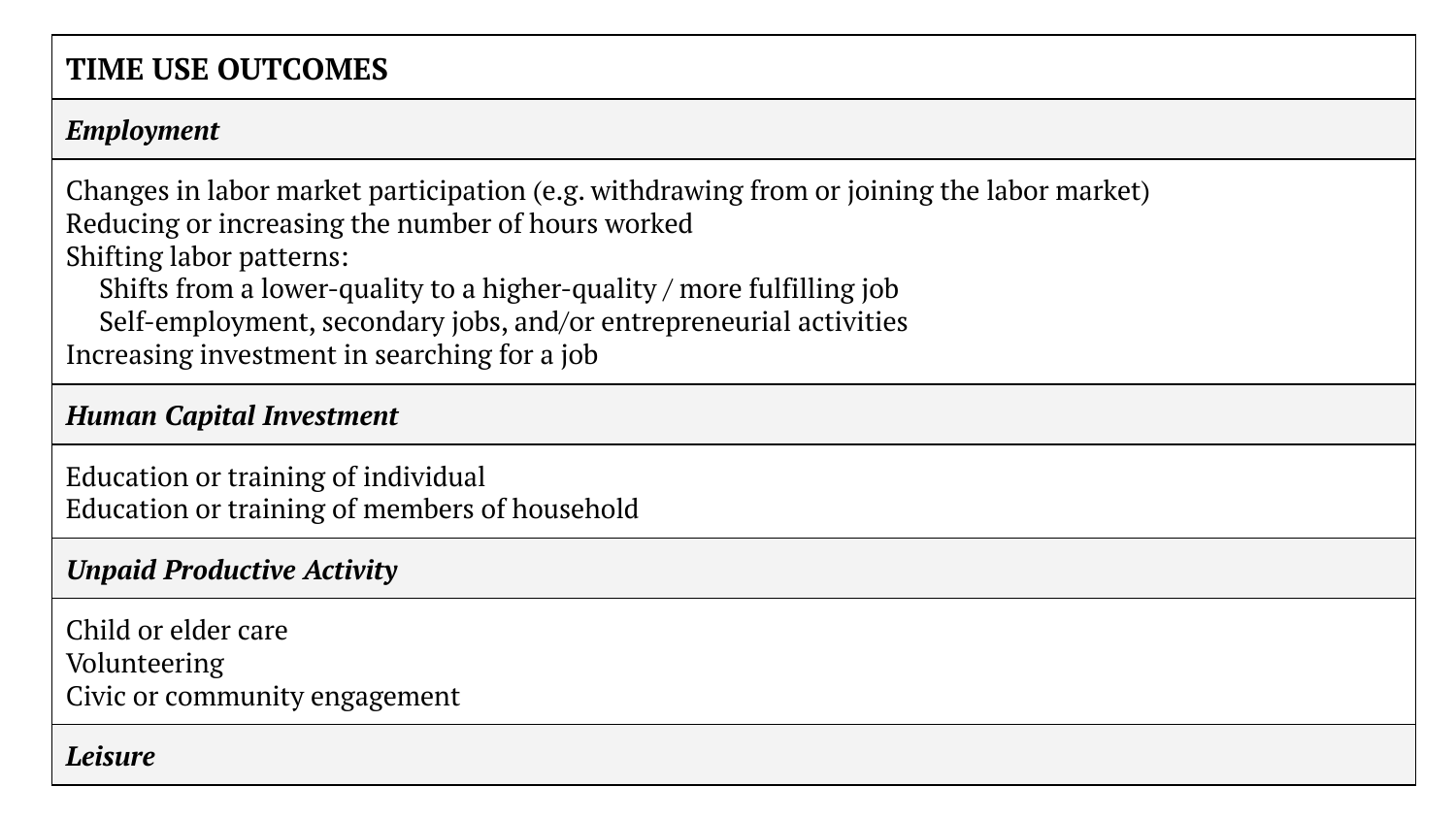#### **HEALTH-RELATED OUTCOMES**

#### *Physical Health and Well-being*

Health markers and predictors of future disease (BMI, hypertension, etc.) Self-reported health Healthy behaviors (diet, exercise, alcohol consumption, smoking) Health insurance coverage Health and mental health service utilization Sleep Food security Housing quality and stability

#### *Mental Health*

Depression Anxiety

#### *Cognitive Functioning and Stress*

Stress (self-reported and cortisol) Attention and inhibitory control (e.g. psychomotor vigilance test and Stroop test)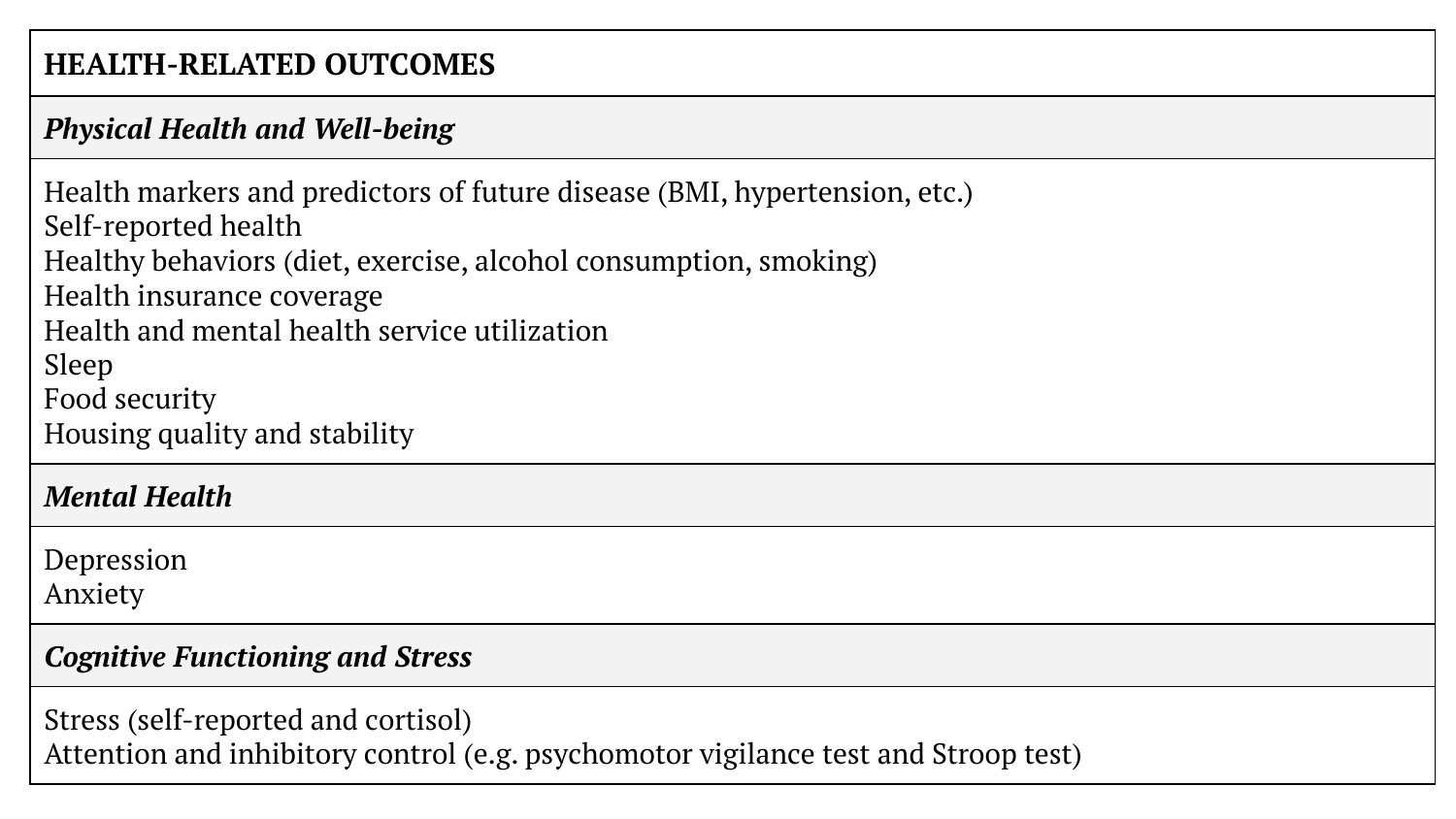#### **FINANCIAL OUTCOMES**

#### *Assets, Savings, Borrowing, and Investment Behavior*

| <b>Bank utilization</b>                                                |
|------------------------------------------------------------------------|
| Liquid assets                                                          |
| Debts/repayment (including use of payday loans, check cashers, etc.)   |
| Other savings                                                          |
| Access to credit/credit utilization                                    |
| Investments (including investments in physical capital like a vehicle) |
|                                                                        |

#### *Cash Flow*

Income Expenditures (self-reported and transactions from bank accounts)

#### *Financial Health*

Center for Financial Services Innovation (CFSI) indicators of financial health Consumer Finance Protection Bureau (CFPB) financial well-being scale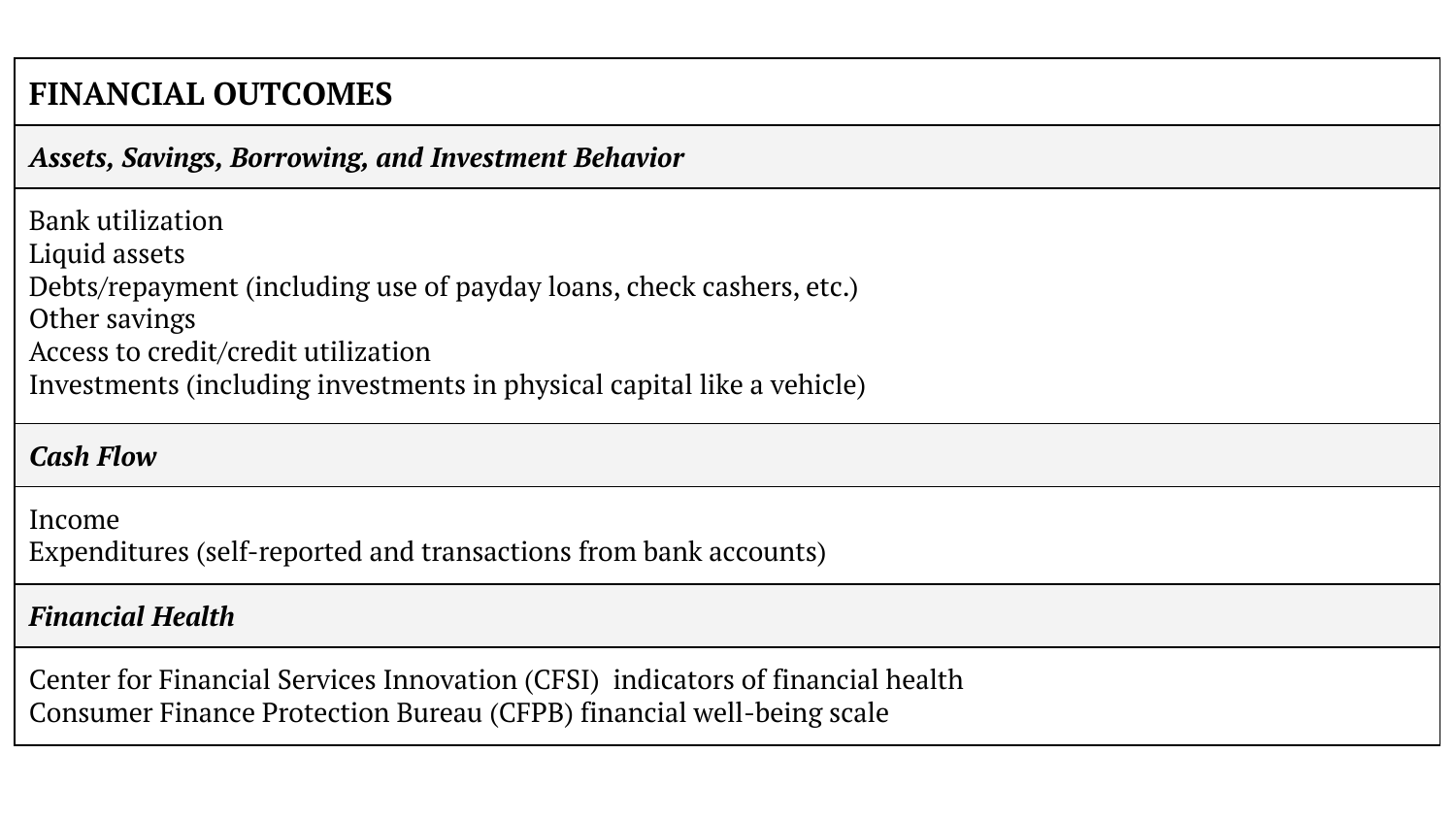#### **POLITICAL AND SOCIAL OUTCOMES**

#### *Political and Social Attitudes and Behaviors*

Voter turnout Self-reported forms of political participation Trust in government Economic conservatism Intergroup prejudice Other-regarding preferences

#### *Social Capital*

Social interaction and connections Satisfaction with interpersonal relationships

#### *Anti-Social Behaviors*

Arrests Convictions Domestic violence (self-reported)